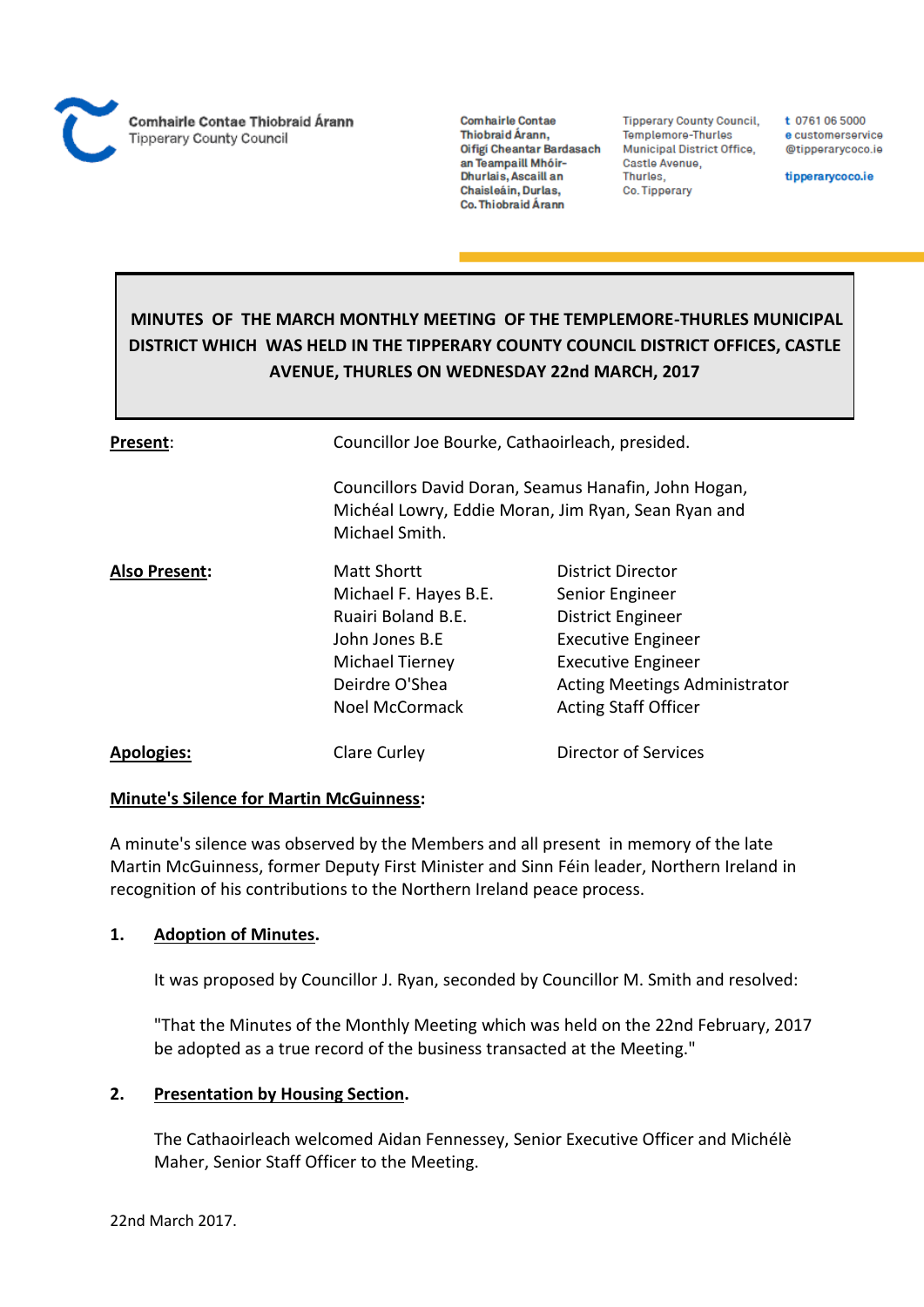**Comhairle Contae** Thiobraid Árann. Oifigi Cheantar Bardasach an Teampaill Mhóir-Dhurlais, Ascaill an Chaisleáin, Durlas, Co. Thiobraid Árann

**Tipperary County Council,** Templemore-Thurles Municipal District Office, Castle Avenue, Thurles. Co. Tipperary

t 0761 06 5000 e customerservice @tipperarycoco.ie

tipperarycoco.ie

Aidan Fennessey extended apologies on behalf of Clare Curley, Director of Housing Services who was unavoidably absent. Copy of a Report on Housing Capital Projects, Social Housing Supports and Social Housing Applicants for the District was circulated at the Meeting. Aidan Fennessey, during the course of his Presentation, confirmed that:-

- A number of proposals under the Housing Construction Programme are progressing in the District.
- The Council's Architect is working on Stage 2 of Glencarrig, Roscrea and should have an application with the Department shortly.
- Queries have been raised by the Department on the reconstruction of 23 and 24 Gortataggart, Thurles which have to be addressed.
- Estimated completion date for the Group Housing Scheme at Cabragh, Thurles is July, 2017.
- Housing Adaptation Grant Scheme (Private Houses) applications are still being accepted and the Council is awaiting the allocation of funding from the Department which will probably be in line with the 2016 Allocation.
- The Council is continuing to purchase houses in the District however it takes time to identify suitable houses and close sales.
- Stage 1 Approval has been received from the Department for the construction of 25 houses at Mill Road, Thurles.

The Members thanked Aidan for his Presentation, acknowledged the work of the Housing Staff and raised the following points:-

- Clarify the length of time it will take before final approval is issued by the Department for the 25 house scheme at Mill Road, Thurles and location of the access point for the Scheme.
- Reasons for the delay in re-constructing 23 and 24 Gortataggart, Thurles.
- Identify plans that will be put in place to prevent further parking of caravans at Cabra Bridge, Thurles when the existing residents take up occupation of the Group Housing Scheme.
- There is a serious shortage of affordable rented properties throughout the District.
- Explanation on the various stages of Departmental approval required.
- The Council should consider purchasing former Council houses that come on the market.
- Proposals for the development of the house beside Novas, Mitchel Street, Thurles.
- Timeframe for completion of Phase 1 of the Energy Efficiency works in the southern part of the County and redistribution of funding to commence Phase 2 in the northern end.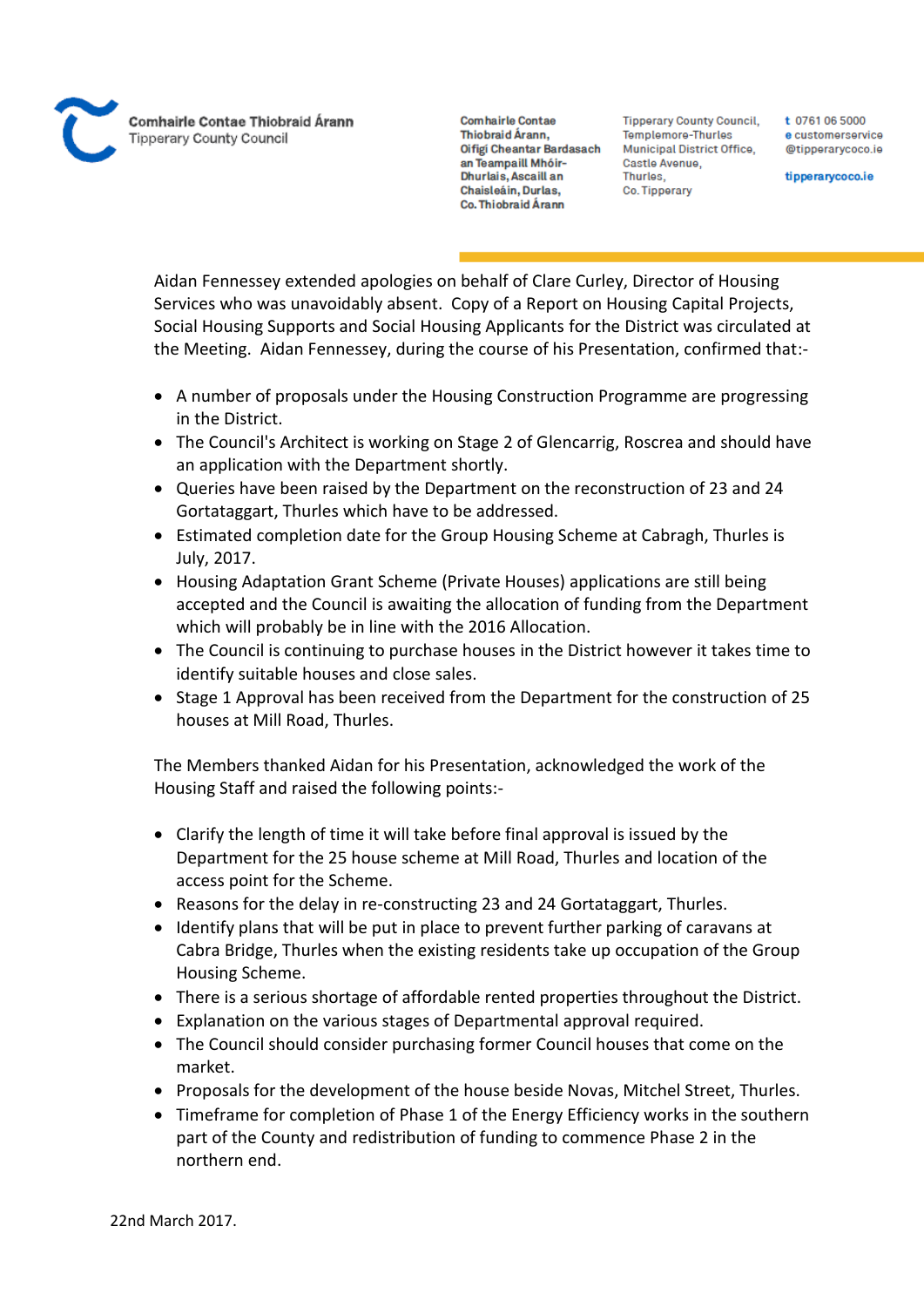

**Tipperary County Council,** Templemore-Thurles Municipal District Office, Castle Avenue, Thurles. Co. Tipperary

t 0761 06 5000 e customerservice @tipperarycoco.ie

tipperarycoco.ie

- Timeframe for completion of houses in Templetuohy, Glencarrig, Roscrea and The Barracks, Borrisoleigh.
- Delay in refurbishment of house at 14 Parkview West, Templemore.
- Sewerage issues in a house in Má Téine, Templemore.

Responses to the issues raised as follows:

- Acknowledgement that the reconstruction of 23 and 24 Gortataggart, Thurles is taking longer than expected but the Department has raised queries that have to be addressed and the Council has requested that the application for funding be treated separately.
- There is a four stage approval process required by the Department before the Council can proceed to the construction of housing developments and timeframes for each stage can vary from scheme to scheme.
- The Council is well ahead of targets and there has been significant progress on schemes that are to be constructed in the District.
- The existing temporary site at Cabra Bridge, Thurles will be removed on completion of the Group Housing Scheme and measures will be put in place to prevent future parking in the area.
- The Council is targeting former Council houses that come on the market.
- It is acknowledged that the waiting list has increased and HAP recipients having to be approved for Social Housing Support is a significant contributory factor to the increase.
- The Council will be in a better position to establish if there are monies available from the Department for Stage 2 Energy Efficiency works once the Stage 1 works are commenced in the southern part of the county.
- The house in Mitchel Street, Thurles will be developed as a social housing unit as a commitment was given to the residents of Mitchel Street that the Novas premises would not be extended.
- Novas intend purchasing houses in Thurles town in order to free up the emergency accommodation at Mitchel Street and they would welcome an invitation by the Members to present their future plans to the Council.
- An advertisement is to be placed seeking proposals for the provision of social housing in the District.
- It is expected that construction will not commence on the site at Mill Road, Thurles for 18 months.
- Tipperary has the highest number of HAP applicants in the country with the exception of the major cities.
- It is expected that the full design for Glencarrig, Roscrea will be submitted to the Department in the next four weeks.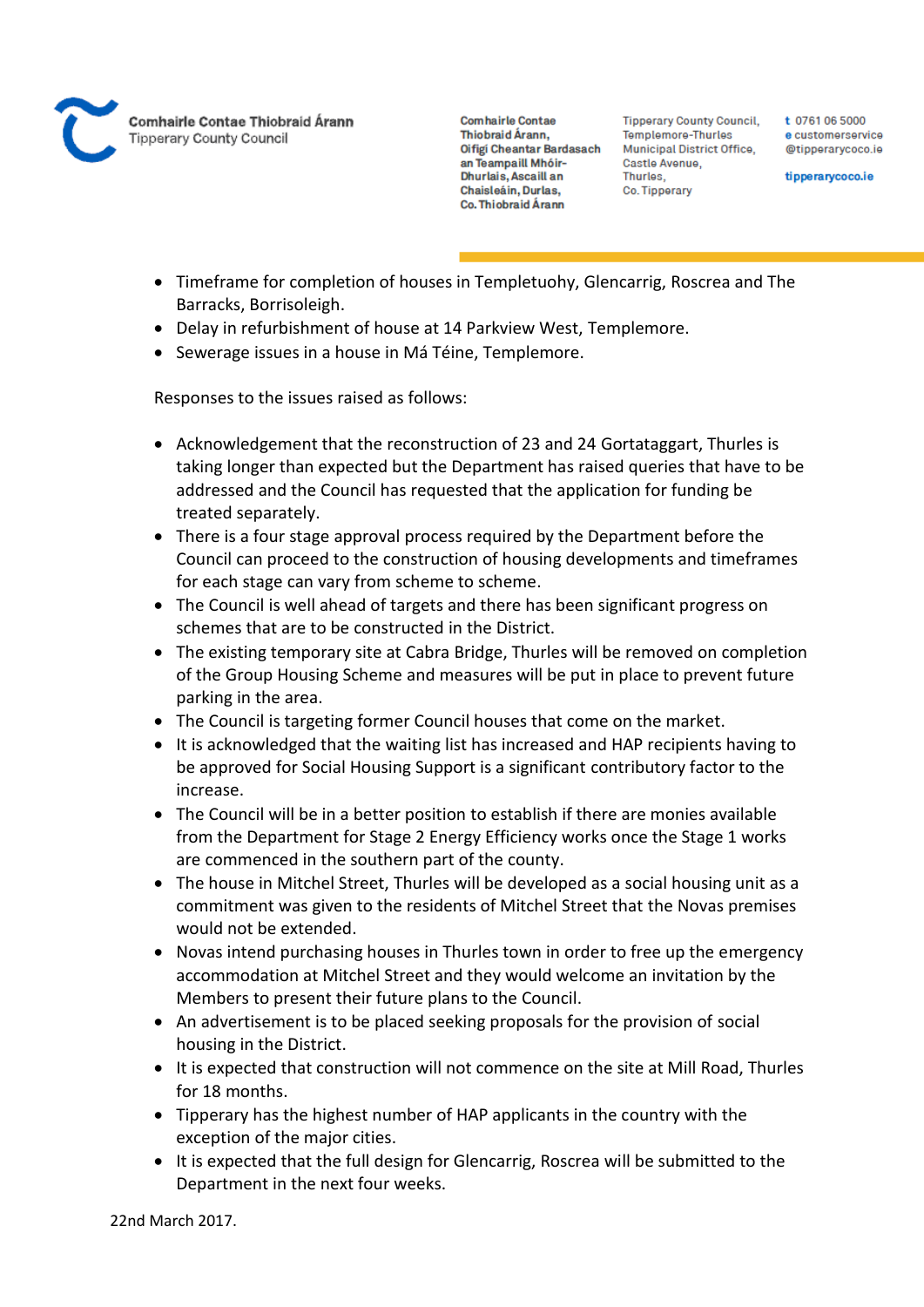

**Tipperary County Council,** Templemore-Thurles Municipal District Office, Castle Avenue, Thurles. Co. Tipperary

t 0761 06 5000 e customerservice @tipperarycoco.ie

tipperarycoco.ie

- Stage 1 is being submitted to the Department for 14 Park View West, Templemore.
- Proposals are being examined for Council lands in Templemore.

The Cathaoirleach and Members thanked Aidan Fennessey and Michélè Maher for the update and they withdrew from the Chamber.

# **3. Nomination to the Tipperary Transport Coordination Unit CLG (also known as Local Link Tipperary).**

The Acting Meetings Administrator advised that the Members must nominate a representative to the Tipperary Transport Coordination Unit due to the resignation of Councillor J. Hogan who agreed to take on the role while Cathaoirleach of the District.

It was proposed by Councillor J. Hogan, seconded by Councillor S. Hanafin and resolved:-

"That the Cathaoirleach, Councillor J. Bourke be nominated to the Tipperary Transport Coordination Unit CLG(also known as Local Link Tipperary".

# **4. Fix Date for Drainage Committee Meetings - The Black, Cromogue, Clodiagh, Farneybridge/Ballinahow and Roscrea/Templemore River Drainage Committees.**

It was proposed by Councillor D. Doran, seconded by Councillor J. Ryan and resolved that:-

- "(i) The meetings of the Drainage Area Committees for The Black, Cromogue, Clodiagh, Farneybridge/Ballinahow and Roscrea/Templemore River Drainage Areas be held on Wednesday 26th. April, 2017 commencing at 10:00am allowing approximately 15 minutes to each committee.
- (ii) The Templemore-Thurles Municipal District Community Safety Committee meeting take place from 11.30am to 12.30pm.
- (iii) The Monthly Meeting commence at 12.30pm."
- **5. To consider Report under Part 8 of the Planning & Development Regulations 2001, as amended and the Planning & Development Acts 2000, as amended for proposed demolition of an industrial building and part demolition of a boundary wall, provision of a hardstanding area and car parking for the Fire Station along with relocation of permitted drill tower at Templemore Fire Station Site, Church Road, Templemore.**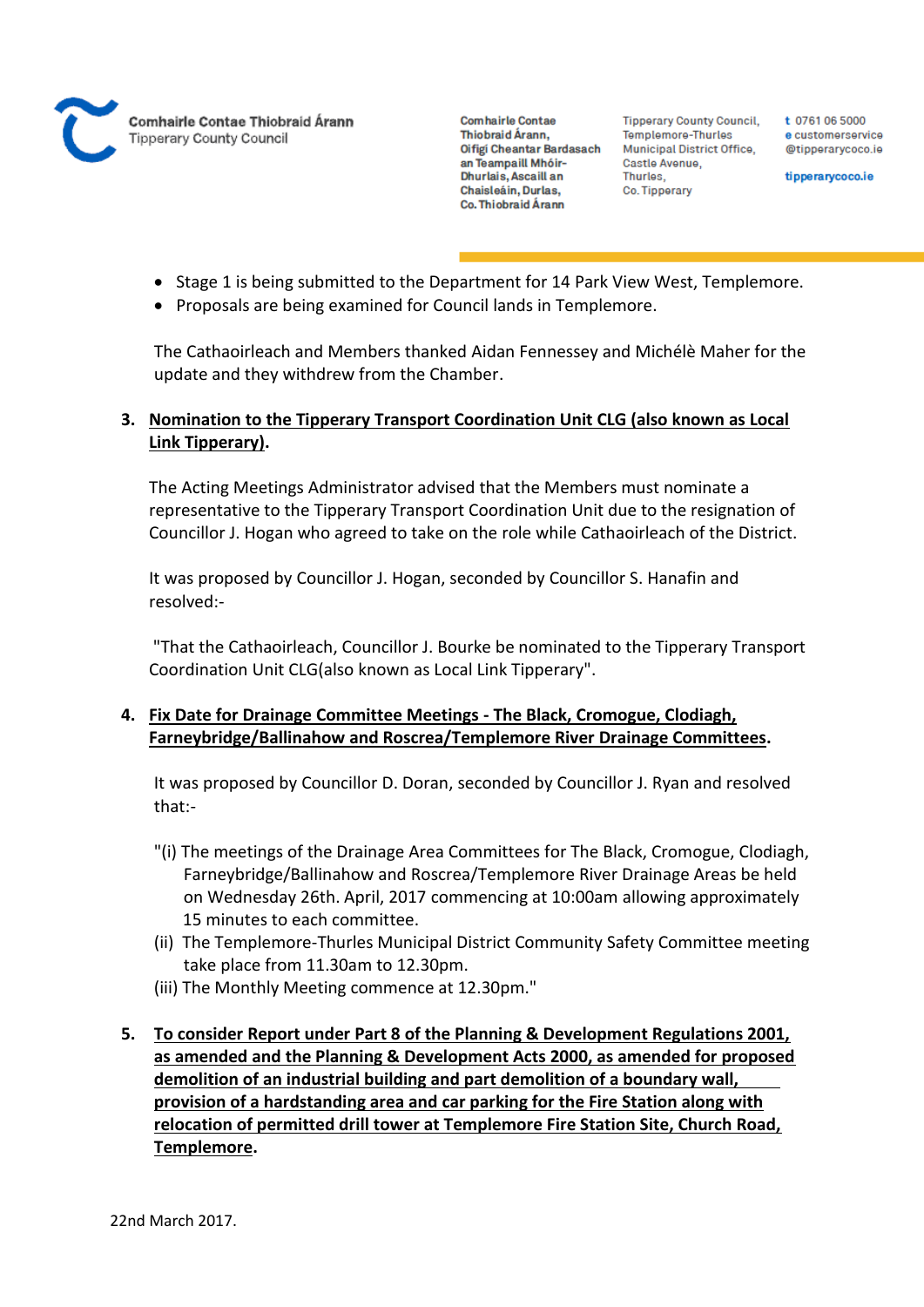

**Tipperary County Council,** Templemore-Thurles **Municipal District Office,** Castle Avenue, Thurles. Co. Tipperary

t 0761 06 5000 e customerservice @tipperarycoco.ie

tipperarycoco.ie

Eddie Ryan, Senior Assistant Chief Fire Officer was in attendance for this item.

Copy of a report under Part 8 of the Planning & Development Regulations 2001, as amended and the Planning & Development Acts 2000 as amended was circulated with the Agenda.

Eddie Ryan explained that a site had been acquired by the Council adjacent to the Fire Station, Templemore in order to develop a car park and hardstanding area and to facilitate the relocation of the drill tower. He advised that tenders had been received and that approval from the Department to the recommended tender is imminent.

The Members expressed concerns with the delay in bringing the project to fruition and welcomed the development which is badly needed.

It was agreed that the Notice of Motion submitted by Councillor J. Hogan in relation to Templemore Fire Station be taken at this point.

Councillor J. Hogan formerly moved the following Notice of Motion in his name:

"I am calling on this municipal district to outline the delays in building the extension to Templemore Fire Station. I would ask the Council to consider relocating the fire station to the new lands purchased by the Council on the Roscrea Road as the existing site is very restrictive. If the station cannot be relocated I am calling on the Council to progress this essential project immediately."

The response circulated to the Members with the Agenda in advance of the Meeting is as follows:

"Tenders have been received for the major extension and refurbishment of Templemore Fire Station and an application to accept the tender and to proceed with the construction stage has been lodged with the Department. Additional land has been purchased beside the existing Fire Station site and it is considered that the extended site is of adequate size to meet the current and future needs of Templemore Fire Brigade. Approval of the recommended tender is imminent, following which discussion with the successful tenderer will take place to arrange the earliest possible commencement of works "

Eddie Ryan confirmed that the proposed development will ensure that future needs are met and that the existing location is considered very suitable for the operations of the Fire Service.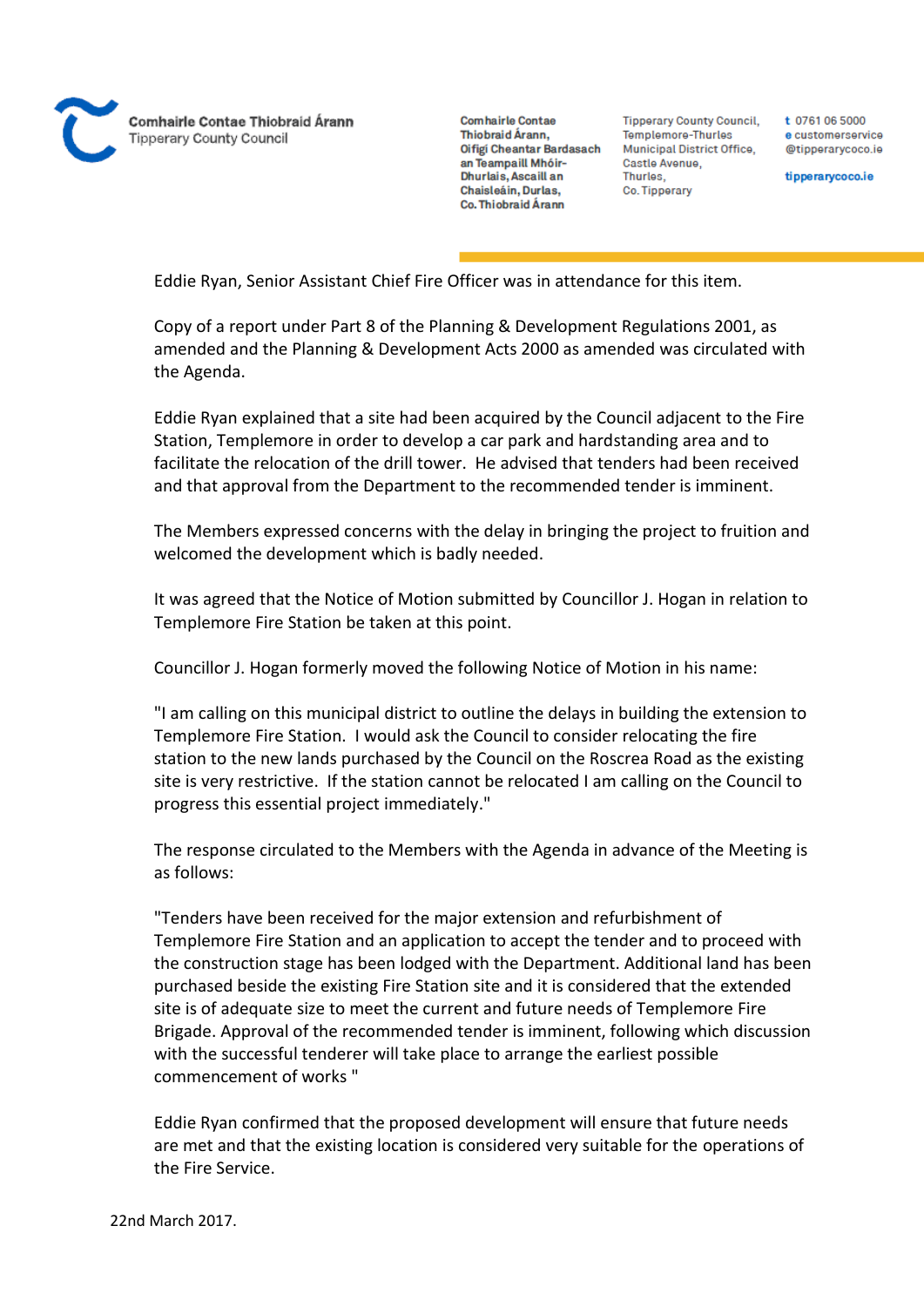

**Tipperary County Council,** Templemore-Thurles Municipal District Office, Castle Avenue, Thurles. Co. Tipperary

t 0761 06 5000 e customerservice @tipperarvcoco.ie

tipperarycoco.ie

It was proposed by Councillor E. Moran, seconded by Councillor J. Hogan and resolved:-

"That having considered the Chief Executive's Report in accordance with Section 179(4)(a) of the Planning and Development Act 2000, in regard to the proposed demolition of an industrial building and part demolition of a boundary wall, provision of a hardstanding area and car parking for the Fire Station along with relocation of permitted drill tower at Templemore Fire Station Site, Church Road, Templemore, the Templemore-Thurles Municipal District decide that the proposed development be carried out as recommended in the Chief Executive's Report."

## **6. Civic Awards/Receptions.**

The Acting Meetings Administrator outlined the protocol/criteria for the awarding of Civic Receptions which was drawn up by the Sub-Committee on 22nd. March, 2017.

It was proposed by Councillor S. Ryan, seconded by Councillor S. Hanafin and resolved that:-

- "▪ Each Member can propose one recipient per year for the awarding of a Civic Reception and the overall number for the District cannot exceed 9 per year.
- Nominations to be agreed each year at the September Municipal District Meeting.
- The Member proposing a Civic Reception must supply the District Administrator with the recipient's full name and address, phone number and email and detailed information pertaining to the proposed award by mid-October of each year.
- Civic Receptions will take place in November of each year.
- The conferring of a Civic Reception as proposed by the Cathaoirleach at the February Municipal District Meeting on Our Lady's Secondary School Harty Cup Team on winning the Harty Cup Final will take place in April / May 2017 as the majority of the team are Leaving Certificate students."

The Acting Meetings Administrator explained that Ms. Patricia Higgins, Principal, Our Lady's Secondary School put forward the 7th. April 2017 or the 5th May 2017 as suitable dates for the holding of the Civic Reception and that April would not give adequate time for the Council to organise the event.

It was proposed by Councillor D. Doran, seconded by Councillor E. Moran and resolved that:-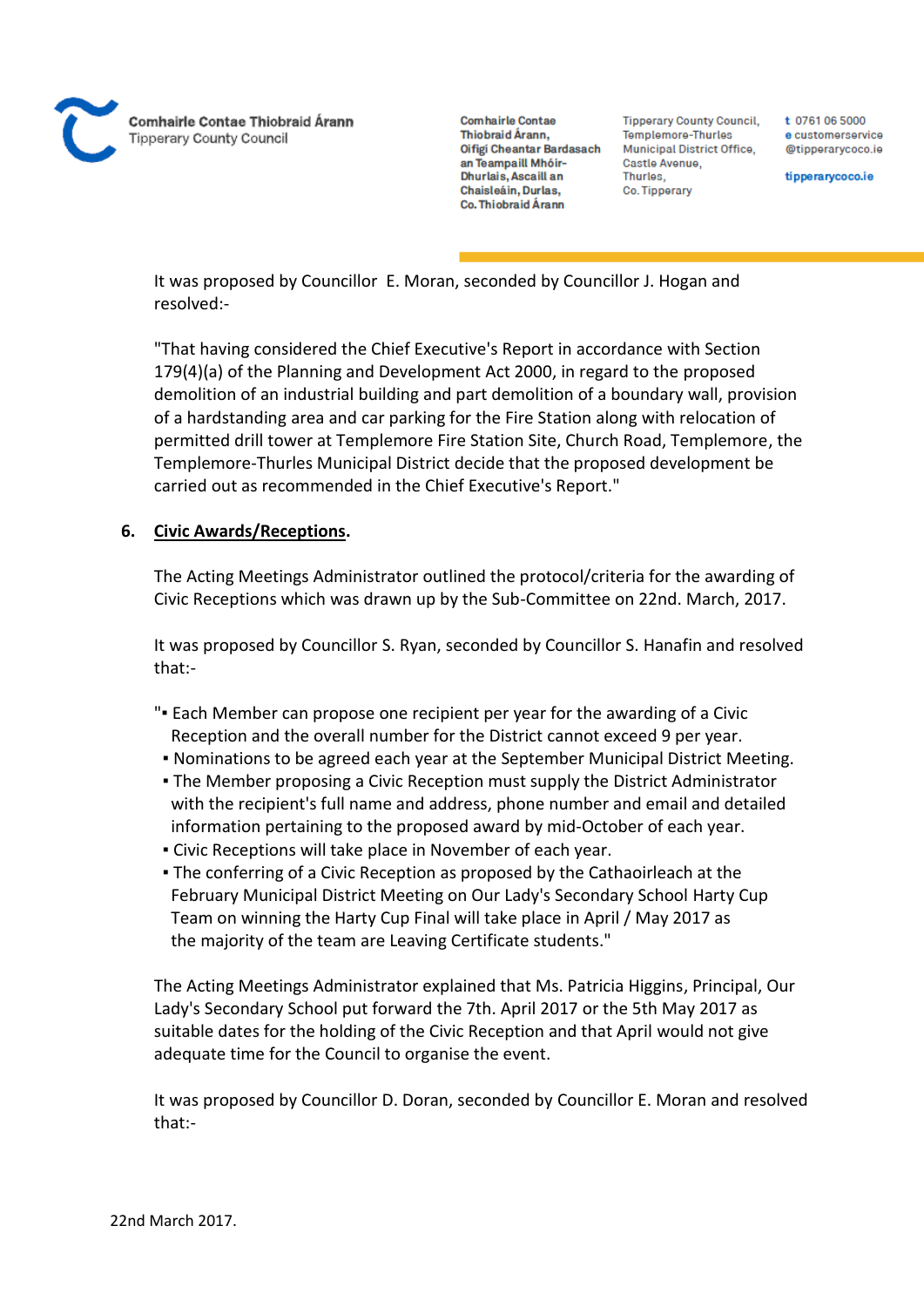**Comhairle Contae** Thiobraid Árann. Oifigi Cheantar Bardasach an Teampaill Mhóir-Dhurlais, Ascaill an Chaisleáin, Durlas, Co. Thiobraid Árann

**Tipperary County Council,** Templemore-Thurles Municipal District Office, Castle Avenue, Thurles. Co. Tipperary

t 0761 06 5000 e customerservice @tipperarvcoco.ie

tipperarycoco.ie

"The Civic Reception for Our Lady's Secondary School Harty Cup winners take place in the School on Friday 5th May 2017 at 2.30pm".

Councillor J. Hogan confirmed that the list of proposed recipients which was forwarded to the CPG for consideration needs to be reviewed due to the adoption of the protocol.

Councillor E. Moran proposed the holding of a Civic Reception for Mr. Martin Leyden in honour of his dedication and commitment to the Templemore Athletic Club for over 40 years.

## **7. General Municipal Allocation 2017.**

The Acting Meetings Administrator confirmed that the General Municipal Allocation 2017 amounts to €111,389.00 and that a balance of €3,583.00 carried over from 2016 gives a total figure of €114,972.00 to be allocated by the Members. She provided a breakdown of proposals to be considered by the Members under the General Municipal Allocation.

The Members raised the following issues:-

- There appears to be an imbalance in funding and assistance that is available to the three towns for the provision of Christmas lighting and a higher allocation should be given to Roscrea which is currently subsidised by traders.
- The proposed changes to funding sources for local festivals from 2018 may have a negative effect on the holding of festivals in the District.
- Members should be seeking extra funding in the Budget rather than agreeing to reduce funding in one area in order to increase it in another .
- Funding needs to be set aside each year for the provision of additional public lighting.

The District Director confirmed that:-

- There was a commitment given by the Chief Executive, Joe MacGrath, that the Budgets provided by the former Town Councils prior to the Merger would remain in place going forward and that the District had no discretion over these amounts that are ring-fenced for specific purposes.
- New proposals which will include the purchase of LED Christmas lighting for Templemore are being explored as the current stock is not fit for purpose.
- The GMA cannot be used in cases that would result in the creation of an ongoing liability for the Council.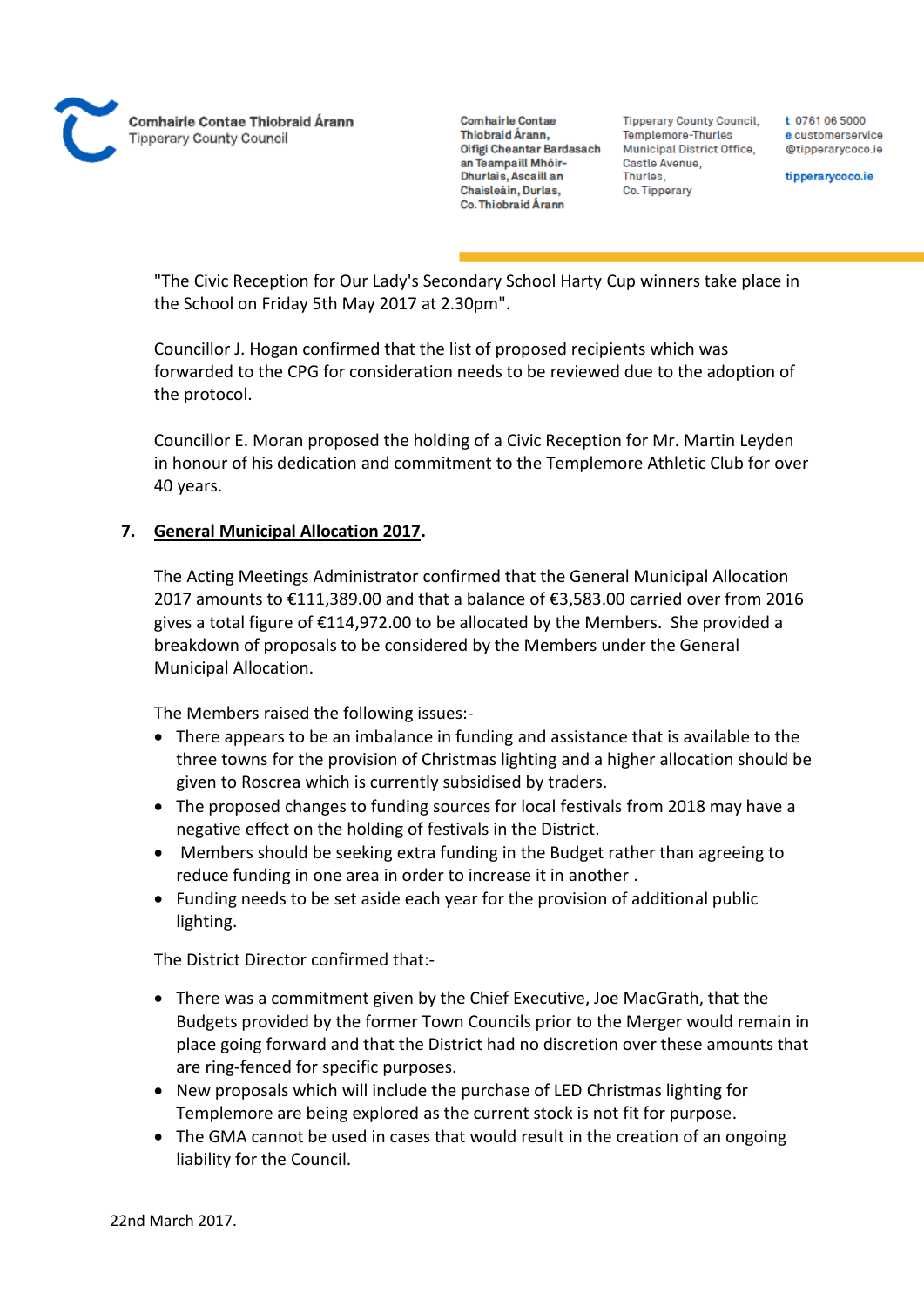

**Tipperary County Council,** Templemore-Thurles Municipal District Office, Castle Avenue, Thurles. Co. Tipperary

t 0761 06 5000 e customerservice @tipperarycoco.ie

tipperarycoco.ie

It was proposed by Councillor J. Bourke, seconded by Councillor J. Ryan and resolved:-

"That a sum of 9,972.00 be set aside from the General Municipal Allocation this year towards the cost of replacing the Christmas lighting in Templemore which is no longer fit for purpose."

It was proposed by Councillor S. Hanafin, seconded by Councillor M. Lowry and resolved:-

"That the General Municipal Allocation 2017 together with the carry over amount from 2016 be apportioned as follows:

| 1. | <b>Resident Associations Grants Scheme</b>          | €15,000.00  |
|----|-----------------------------------------------------|-------------|
| 2. | <b>Village Enhancement Works:-</b>                  |             |
|    | Completion of footpath on Urlingford Road,          | €10,000.00  |
|    | Gortnahoe.                                          |             |
|    | - Provision of footpath - Bishops Palace to Dundrum | €40,000.00  |
|    | Road, Holycross.                                    |             |
|    | $-$ Footpath replacement - Village to Church &      | €25,000.00  |
|    | Rathdowney Road, Templetuohy.                       |             |
| 3. | <b>Christmas lighting Contributions</b>             | €15,000.00  |
|    | - (Borrisoleigh, Clonakenny, Clonmore, Gortnahoe,   |             |
|    | Holycross, Littleton, Moyne, Roscrea, Templetuohy)  |             |
| 4. | Purchase of new LED Christmas lighting Templemore   | €9,972.00   |
|    | <b>Total Allocation</b>                             | €114,972.00 |

#### **8. Templemore-Thurles Municipal District Grants Schemes 2017.**

Schedules setting out proposed grant allocations to Burial Ground and Tidy Towns Committees and details of groups that had not re-applied this year were circulated at the Meeting.

The Acting Meetings Administrator confirmed that:-

- The Budgets for Burial Ground and Tidy Towns Committees are allocated centrally and the District does not have discretion to use the budgets elsewhere.
- The proposed allocations for Burial Ground Committees were made on the basis of whether a burial ground was under or over .5 hectares in size. 17 Burial Ground Committees that obtained a grant last year have not submitted an application this year and one new application has been submitted for Aglish Burial Ground.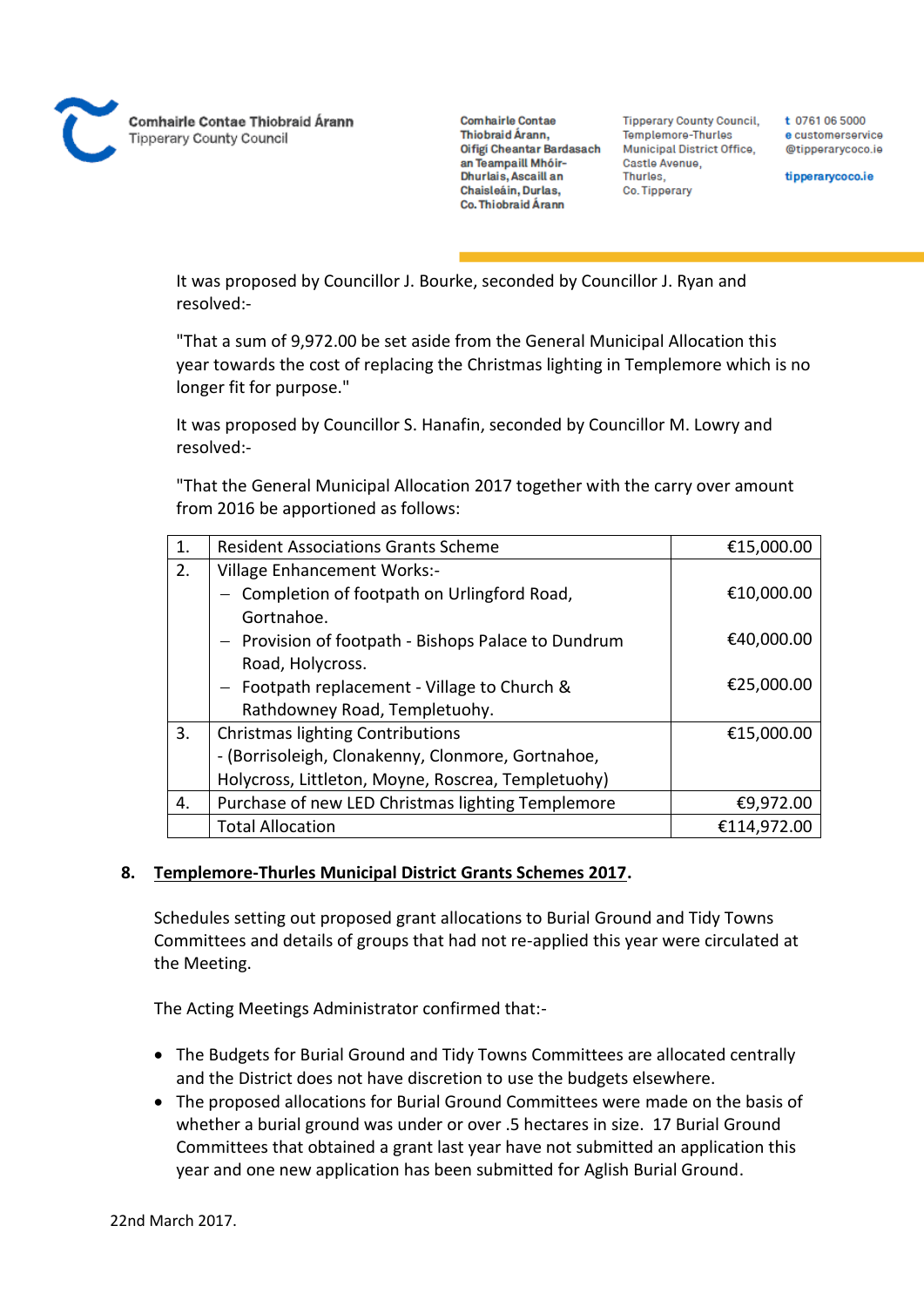

**Tipperary County Council,** Templemore-Thurles Municipal District Office, Castle Avenue, Thurles. Co. Tipperary

t 0761 06 5000 e customerservice @tipperarycoco.ie

tipperarycoco.ie

- 4 Tidy Towns Committees have not re-applied this year and 2 new applications have been received for Gortagarry and Upperchurch. 2 applications are ineligible as they relate to specific housing estates who have also applied under the Resident Associations Grant Scheme.
- 18 Resident Associations that applied under the Resident Associations Grants Scheme in 2016 have not re-applied this year. 1 application received is ineligible as it relates specifically to a street which could be considered under the Town Centre Painting Scheme should such a scheme receive funding this year. 3 new applications have been received for Castlecourt, Borrisoleigh, Kiltillane Court, Templemore and Parkmore Manor, Roscrea.
- 19 Sporting Clubs that received funding in 2016 did not reapply this year. 1 application submitted this year is ineligible under the Scheme and 2 new applications have been submitted from Noreside Premier Racing Pigeons Club and Slieve Felim Rapparees.
- It is proposed to pay contributions from the grant allocation to the St. Patrick's Day Parade Committees as follows:

| Littleton    |  | € 650.00  |
|--------------|--|-----------|
| Roscrea      |  | € 650.00  |
| Templemore - |  | €1,000.00 |
| Thurles      |  | €2,500.00 |
| Total        |  | €4,800.00 |

The Members acknowledged the efforts made in trying to establish an equitable way of allocating funding to Burial Ground Committees on the basis of the size of the burial grounds and they expressed the view that the size does not always reflect the works that are required in some of the graveyards.

It was unanimously agreed that:-

- €700.00 be paid to the Burial Ground Committees who submitted applications within the required timeframe. A letter be written to the Committees who did not reapply to date giving an extension of two weeks to submit applications and the remainder of the grant be allocated equitably between the Committees that revert with completed applications within that timeframe.
- The allocations proposed for the Tidy Towns Committees that submitted applications within the required timeframe this year be proceeded with. A letter be written to the Committees who did not reapply to date giving an extension of two weeks to submit completed applications.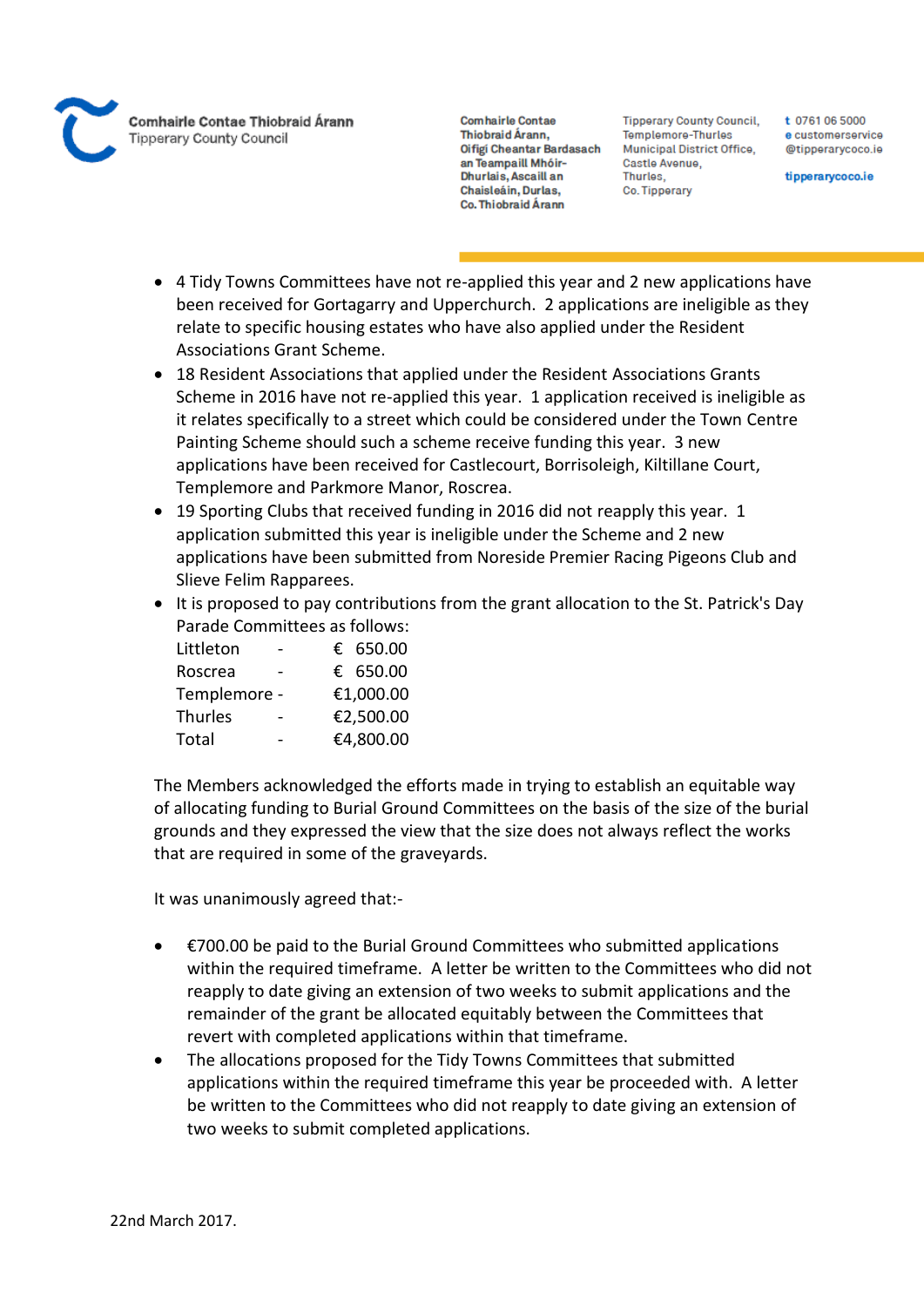

**Tipperary County Council,** Templemore-Thurles Municipal District Office, Castle Avenue, Thurles. Co. Tipperary

t 0761 06 5000 e customerservice @tipperarvcoco.ie

tipperarycoco.ie

- The Council write to the Sporting Bodies and Residents Associations who did not reapply this year giving a two week extension for submission of completed applications.
- Payments be made to the St. Patrick's Day Committees as proposed.

The Acting Meetings Administrator advised that updated recommendations on the payment of grants will be brought before the Members for consideration at the April Municipal District Meeting.

# **9. Adoption of the 2017 Schedule of Municipal District Works.**

The District Engineer outlined the Draft Schedule of Municipal District Works 2017 for the Templemore-Thurles Municipal District covering road maintenance, housing maintenance, street cleaning, maintenance of amenities, drainage works and burial ground maintenance, copy of which was circulated at the Meeting.

He advised that:-

- The 2017 Development Levies will be expended on the refurbishment of Liberty Square, Thurles and development of a new public car park, structural repairs to the wall adjoining the public car park in Borrisoleigh and the development of a new car park at The Bowling Green, Thurles as detailed in the draft Schedule of Municipal District Works 2017.
- Proposed drainage works will be discussed with the various Committee Members before the next Municipal District meeting.

The Members raised the following issues:-

- Timeframe for the installation of a pedestrian crossing in Gortnahoe.
- Consider the installation of traffic calming measures to reduce speeding on the Nenagh side of Borrisoleigh.
- Undertake road repairs on the old Dublin Road at Longfordpass.
- Installation of improved safety measures at Scoil Ailbhe, Thurles.
- Resolve the issue of water ponding on the road at Coolkip, Horse & Jockey.
- Provision of road markings at Cloone Cross.
- The road at Knockcurraghbola, Upperchurch is in very poor condition.
- Consider the installation of traffic calming measures in Sean Treacy Avenue & Ard Mhuire, Thurles.
- Repair road surface from the Water Tower to the junction at Bohervaroon, Thurles and at Thomond Road, Thurles near Advance Tyres.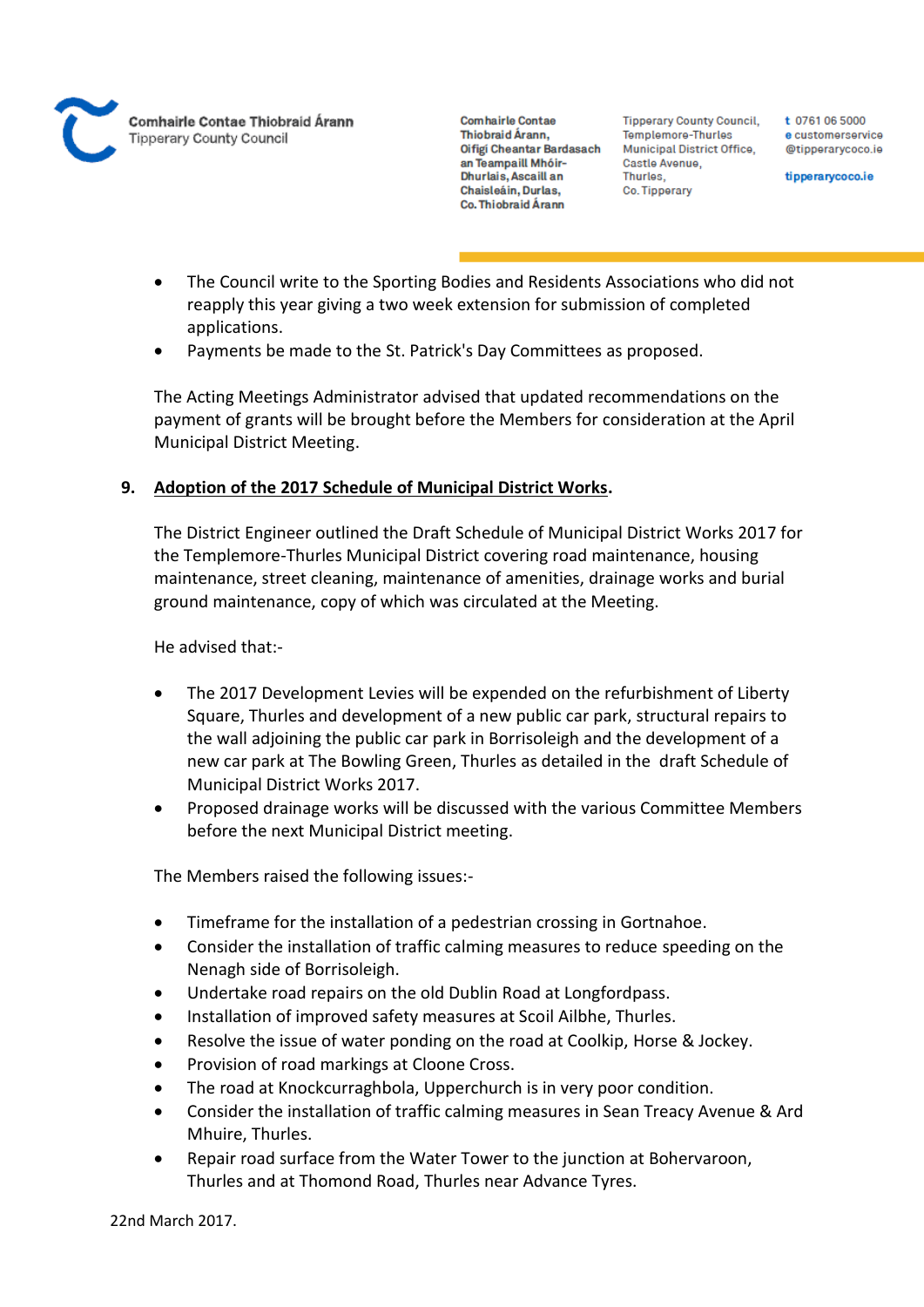

**Tipperary County Council,** Templemore-Thurles Municipal District Office, Castle Avenue, Thurles. Co. Tipperary

t 0761 06 5000 e customerservice @tipperarycoco.ie

tipperarycoco.ie

- Carry out works on the dangerous bend on the Dunkerrin Road out of Templemore.
- Address issue of flooding and potholes on the Knock Road to Harry Ogle's Cross.
- The road at The Minors, Clonmore is in very poor condition.
- Address the issue of signage that is down or turned the wrong way in a number of villages in the District
- The proposed new pipeline serving Hayfield Manor, Thurles should be laid to the rear of existing properties and not through the recently resurfaced road.
- Extend the installation of the reflective green bollards to the smaller road junctions throughout the District.
- Remove the mounds of clay left behind after the completion of works at junctions and cut back growth early each year to assist with sightlines.
- Establish if all of the 2016 CIS applications have been completed.
- Resurfacing of the N62 on the approach to the towns of Templemore and Roscrea.
- Raise the provision of a pedestrian walkover on the Knock Road, Roscrea with the TII.
- The surface of the public car park adjacent to St. Joseph's Old Cemetery, Templemore requires attention.
- Update from the TII regarding the surface of the roundabout at the Horse & Jockey interchange and the flyover at Ballymoreen.
- A commitment was given to improve signage and road markings on the approach to Gaelscoil Bhride, Thurles which must be followed through.

Replies to queries raised as follows:-

- Works in Gortnahoe will be completed shortly.
- The request for the provision of traffic calming measure at Sean Treacy Avenue/Ard Mhuire/Loughtagalla, Thurles will be investigated.
- The issue raised regarding the dangerous bend on the Dunkerrin Road will be examined.
- The complaints regarding signage that is down or turned the wrong way will be referred to the General Services Supervisors.
- Correspondence has been sent to Irish Water regarding proposed works at Abbey Road, Thurles.
- The green bollards are generally installed at junctions on National Roads and heavily trafficked Regional roads.
- Some works have been completed at The Minors, Clonmore however there is an ongoing issue with farmyard deposits on the road.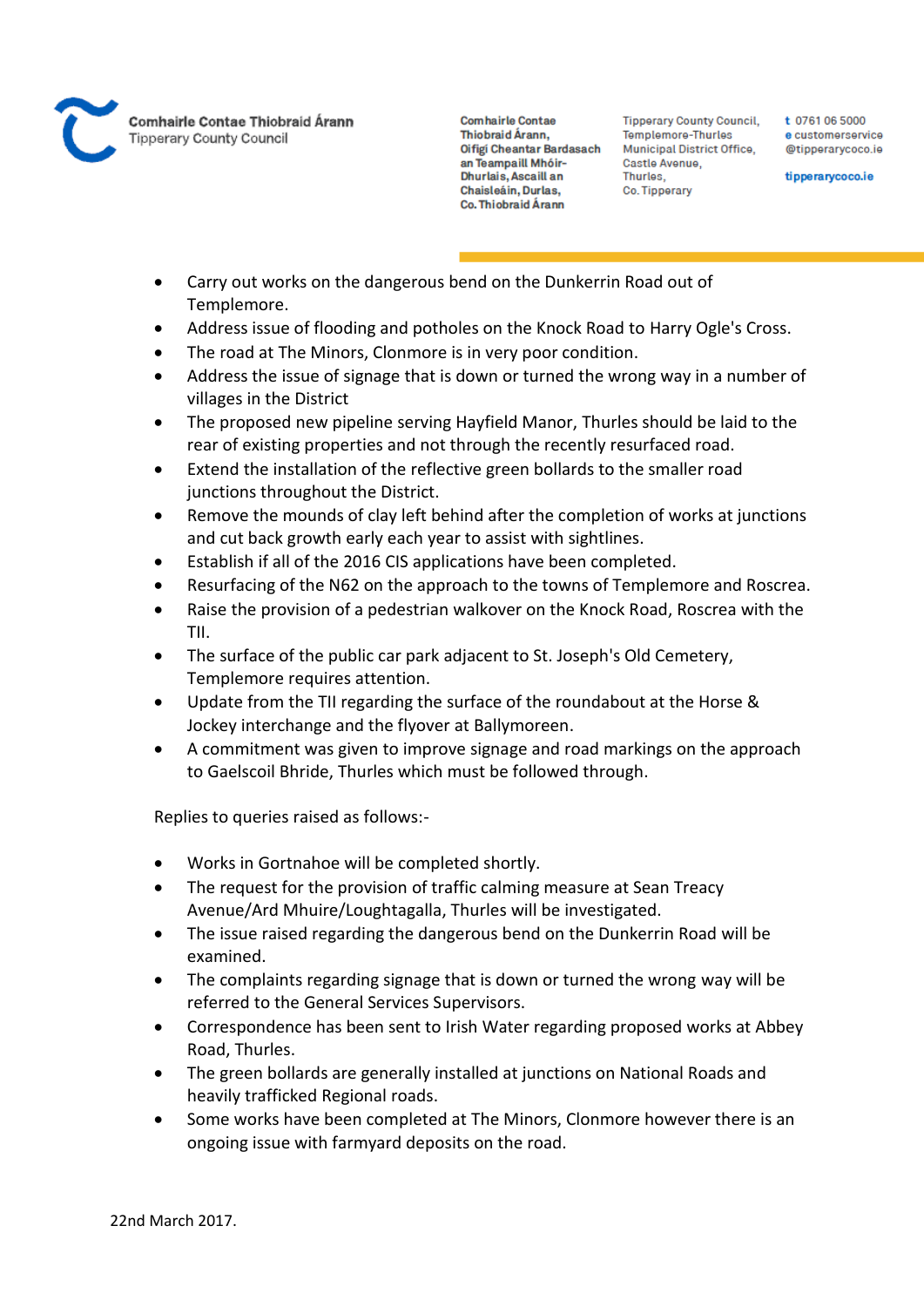

**Tipperary County Council,** Templemore-Thurles Municipal District Office, Castle Avenue, Thurles, Co. Tipperary

t 0761 06 5000 e customerservice @tipperarycoco.ie

tipperarycoco.ie

- This year's budget will be expended on replacing the concrete block wall adjoining St. Joseph's Old Cemetery, Templemore which is in a dangerous condition and the resurfacing of the car park will commence in phases from 2018.
- Road repairs will be undertaken in Thurles town on receipt of tenders.

It was proposed by Councillor S. Hanafin, seconded by Councillor M. Lowry and resolved:-

"That, in accordance with Section 103A of the Local Government Act, 2001, as inserted by Section 58 of the Local Government Reform Act, 2014, the 2017 Schedule Of Municipal District Works for Templemore-Thurles Municipal District be and is hereby adopted."

## **10. 2017 Work Programmes.**

This was dealt with under Item 9 of the Agenda - Adoption of the 2017 Schedule of Municipal District Works.

#### **11. Update on Projects.**

| Liberty<br>Square<br>Refurbishment<br>and<br>development<br>of a<br>carpark. | The Part 8 procedure is in progress and<br>meetings with the Consultants are ongoing.                                                                         |
|------------------------------------------------------------------------------|---------------------------------------------------------------------------------------------------------------------------------------------------------------|
| Repairs / Improvements<br>to Templemore Town<br>Hall.                        | Tender documents are being finalised to<br>Civil/Structural<br>Engineering<br>procure<br>Consultants.                                                         |
| Town / Village Renewal<br>Project 2016.                                      | Work is nearing completion on the new<br>Garden in Templemore Town Park.                                                                                      |
| Templemore Town Park<br>Extension.                                           | Meetings with stakeholders have been held<br>and the Council is awaiting feedback on<br>proposals. The intentions of the GAA are<br>crucial to any proposals. |
| Village<br>Enhancement<br>Works.                                             | Works agreed for 2017 as outlined in Item<br>7 of the Agenda - General Municipal<br>Allocation 2017.                                                          |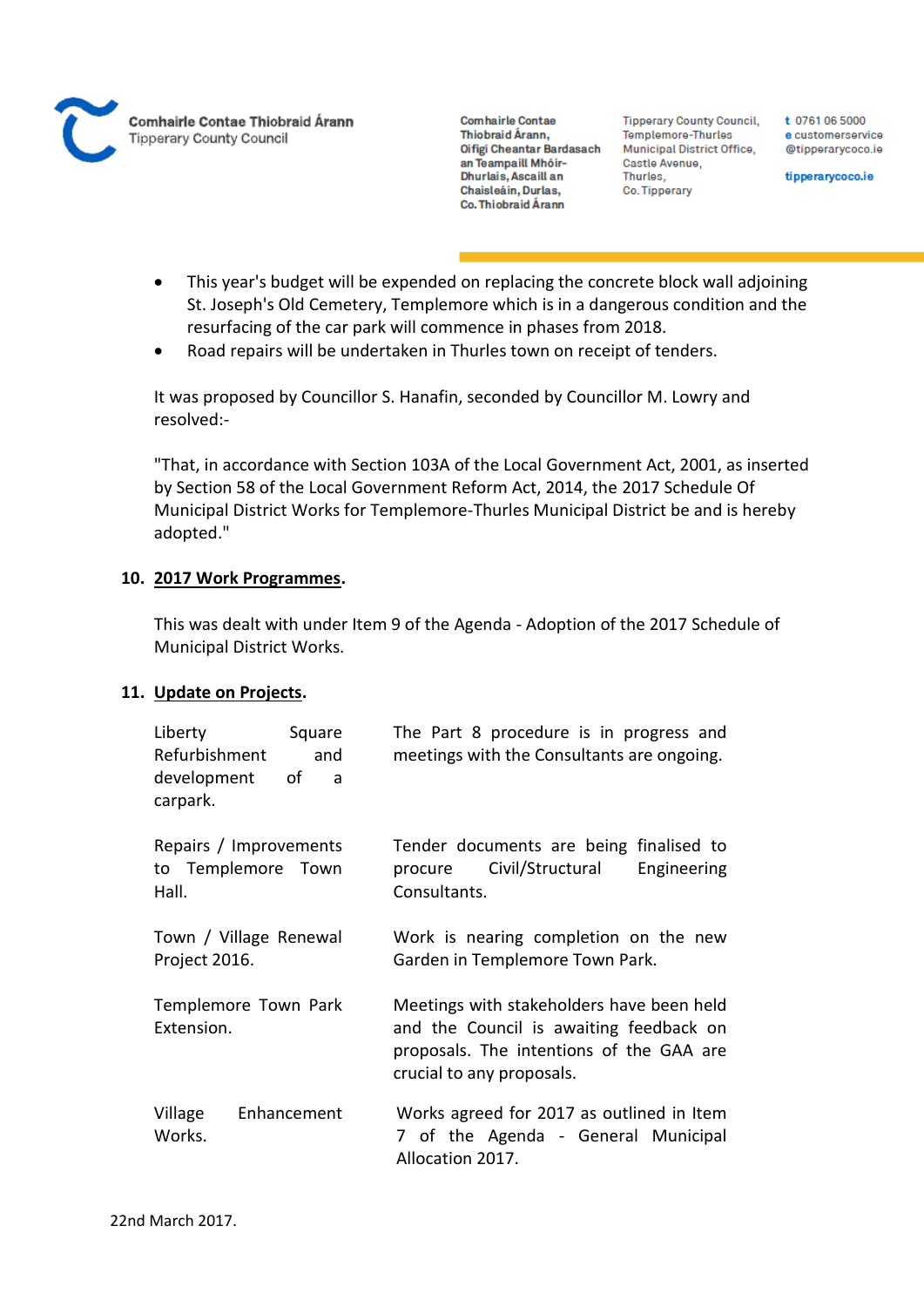**Comhairle Contae** Thiobraid Árann, Oifigi Cheantar Bardasach an Teampaill Mhóir-Dhurlais, Ascaill an Chaisleáin, Durlas, Co. Thiobraid Árann

**Tipperary County Council,** Templemore-Thurles Municipal District Office, Castle Avenue, Thurles, Co. Tipperary

t 0761 06 5000 e customerservice @tipperarycoco.ie

tipperarycoco.ie

| Enhancement<br>Rocrea<br>Scheme<br>and<br>Roscrea<br>Traffic<br>and<br>Plan<br>Transportation<br>2016. | The Steering Committee established for the<br>Traffic and Transportation Plan will meet<br>tomorrow and it is envisaged that a public<br>consultation meeting will be held in two to<br>three weeks.                                                                                                                                                                                                                                                                        |
|--------------------------------------------------------------------------------------------------------|-----------------------------------------------------------------------------------------------------------------------------------------------------------------------------------------------------------------------------------------------------------------------------------------------------------------------------------------------------------------------------------------------------------------------------------------------------------------------------|
| Thurles Town Park.                                                                                     | Repairs to the roof of the disused<br>i.<br>building will commence on 17th.<br>April, 2017.<br>ii.<br>The server for the CCTV covering<br>Thurles town will be relocated to<br>the Garda Station in due course,<br>however, there is no funding<br>available to upgrade the existing<br>system in Thurles Town.<br>The public toilet is scheduled to be<br>iii.<br>relocated on 10/04/17 and will be<br>unavailable for two to three weeks<br>as it requires refurbishment. |
| Carpark at St. Patrick's<br>Cemetery, Thurles.                                                         | Works will commence shortly on the<br>provision of the car park at St. Patrick's<br>Cemetery, Thurles.                                                                                                                                                                                                                                                                                                                                                                      |

#### **12. Notices of Motion.**

#### **a) Notice of Motion in the name of Councillor J. Hogan.**

The following Notice of Motion in the name of Councillor J. Hogan was taken earlier in the Meeting under Item 5 of the Agenda:

"I am calling on this municipal district to outline the delays in building the extension to Templemore Fire Station. I would ask the Council to consider relocating the fire station to the new lands purchased by the Council on the Roscrea Road as the existing site is very restrictive. If the station cannot be relocated I am calling on the Council to progress this essential project immediately."

#### **b) Notice of Motion in the name of Councillor J. Ryan.**

Councillor J. Ryan formerly moved the following Notice of Motion in his name: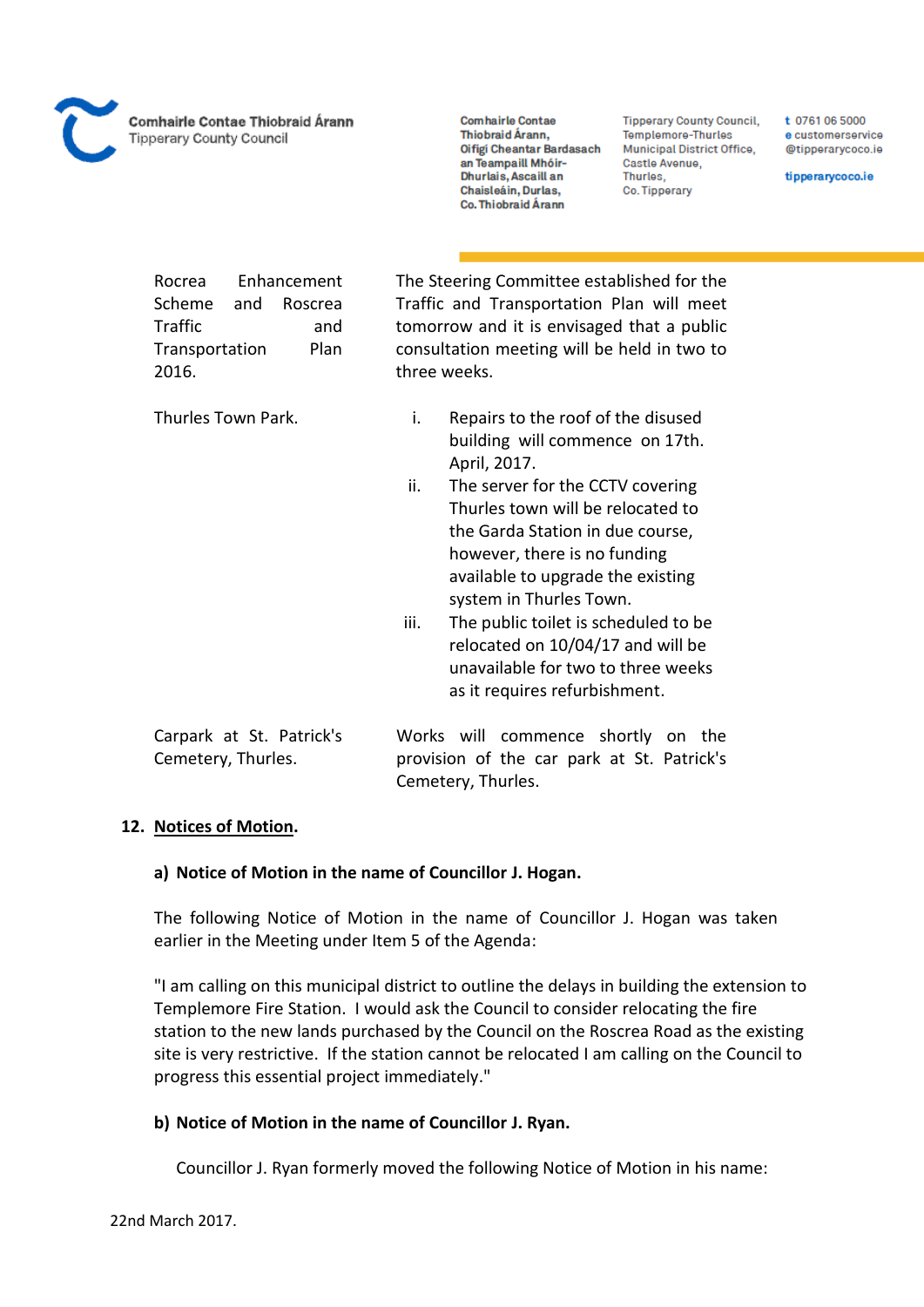**Comhairle Contae** Thiobraid Árann, Oifigi Cheantar Bardasach an Teampaill Mhóir-Dhurlais, Ascaill an Chaisleáin, Durlas, Co. Thiobraid Árann

**Tipperary County Council,** Templemore-Thurles Municipal District Office, Castle Avenue, Thurles. Co. Tipperary

t 0761 06 5000 e customerservice @tipperarycoco.ie

tipperarycoco.ie

""I am calling on this Council to carry out safety works along the entrance of the Gaelscoil in Thurles to include signage, roadmarkings and any other measure required."

The response circulated to the Members with the Agenda in advance of the Meeting is as follows:

"Templemore -Thurles Municipal District will contact Gaelscoil Bhride, Thurles in regard to revised parking arrangements brought into operation in the school grounds"

The District Engineer advised that revised parking arrangements in the school may be contributing to the problem and that the works as previously indicated may not be necessary.

Councillor J. Ryan expressed satisfaction with the response.

#### **c) Notice of Motion in the name of Councillor S. Ryan.**

Councillor S. Ryan formerly moved the following Notice of Motion in his name:

"That the Municipal District would seek to extend the footpath in Two Mile Borris Village outside the speed limit."

The response circulated to the Members with the Agenda in advance of the Meeting is as follows:

"The Members can consider the request under the General Municipal Allocation for 2018".

Councillor S. Ryan expressed satisfaction with the response.

#### **d) Notice of Motion in the name of Councillor S. Ryan.**

Councillor S. Ryan formerly moved the following Notice of Motion in his name:

""That the Municipal District would write to the Department of Social Protection (DSP) and ask them to review the way people's appointments are terminated with Community Employment Schemes in operation in the Templemore-Thurles Municipal District sometimes after just one year."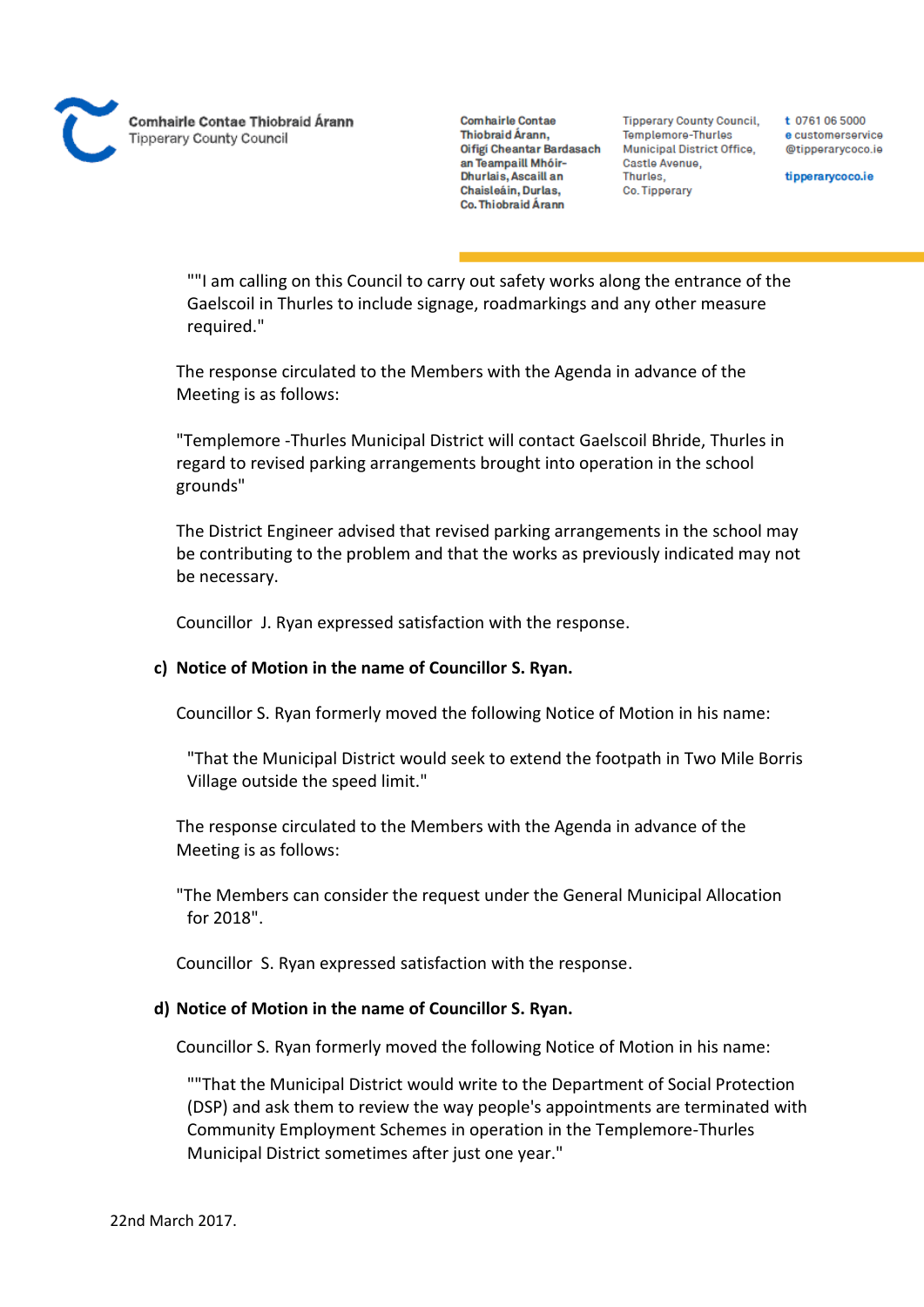

**Tipperary County Council,** Templemore-Thurles Municipal District Office, Castle Avenue, Thurles. Co. Tipperary

t 0761 06 5000 e customerservice @tipperarycoco.ie

tipperarycoco.ie

The response circulated to the Members with the Agenda in advance of the Meeting is as follows:

"With the permission of the Members, the Council will refer the Notice of Motion to the Department of Social Protection for consideration".

Councillor S. Ryan expressed satisfaction with the response and added that people over 55 years of age should continue to be eligible for Community Employment Schemes after completing three years on a scheme.

Councillor D. Doran seconded the Motion.

#### **13. Correspondence.**

#### i. Structures at Risk Scheme 2017.

The Acting Meetings Administrator advised the Members that an application under the Structures at Risk Scheme 2017 has been submitted by the Planning Section to the Department of Arts, Heritage, Regional, Rural & Gaeltacht Affairs for Blackcastle in Templemore Town Park.

#### ii. Request for a Diabetic Nurse Clinic for Thurles.

The Acting Meetings Administrator outlined the contents of a letter which was received from the HSE, Primary Care Section, which confirmed that the Notice of Motion calling on the HSE to set up a Diabetic Nurse Clinic in Thurles will be considered in the context of the development of the Diabetes Integrated Care Services in the Templemore and Thurles area. She agreed to scan a copy of the letter to the Members.

#### **14. Vote of Congratulations/ Sympathy.**

- Councillors J. Ryan & D. Doran congratulated Thurles Town FC on winning the North Tipperary Premier Division title recently.
- Councillors J. Hogan and S. Hanafin proposed a Vote of Sympathy with the families of the crew of Coast Guard Helicopter Rescue 116 which crashed into Blackrock Island, Blacksod, Co. Mayo on 14th. March, 2017.